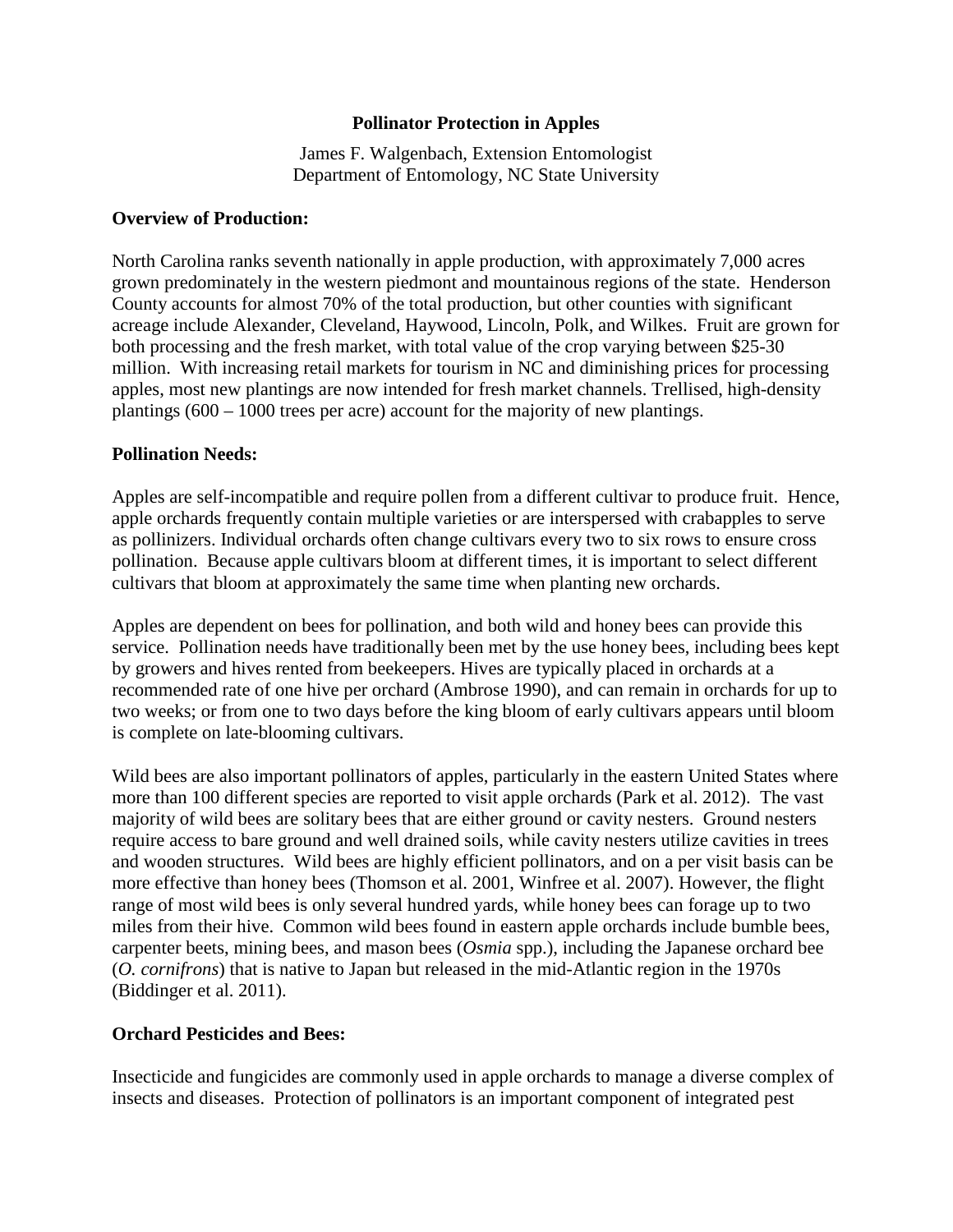management programs, and the following guidelines can help to minimize pesticide impacts on bee populations.

- Do not apply pesticides, other than those that are non-toxic to bees, while contracted hives are in an orchard or when bees are foraging in an orchard;
- Wild bees that are nesting in the ground within the orchard or in non-managed habitats adjacent to orchards are susceptible to drift from pesticides sprayed in orchards. Hence, whenever possible select products and formulations that are least harmful to bees. Avoid dusts and microencapsulated formulations of pesticides, as they are easily picked up by bees and can be returned to the hive;
- If an insecticide toxic to bees needs to be sprayed, apply at night or the early morning when bees are not foraging and when winds are calm to minimize pesticide drift.

The dependence of apple growers and on bees for pollination of their crops has makes them well aware of the potential dangers of pesticides to bees, and it is rare that bee kills occur during the apple bloom period. However, there are other times during the season when bees are potentially vulnerable to pesticide exposure.

- Chemical thinning of apples with the insecticide carbaryl (Sevin<sup>®</sup>) is a standard practice in the apple industry, and carbaryl is considered to be highly toxic to bees. The Sevin label states that it may be used for thinning between 80% petal fall and 16 mm fruit size. In addition, petal fall is also an important time for insecticidal control of plum curculio. It can be difficult to schedule thinning and plum curculio sprays in orchards that have multiple cultivars with a wide range of boom periods. It is not uncommon for lateblooming apples to be in full bloom when early cultivars need thinning or plum curculio sprays. When planting orchards, choose cultivars to synchronize the bloom period to the greatest extent possible.
- Orchard floor management is an important component of bee protection in orchards, because pesticide drift onto the orchard floor is an unavoidable occurrence when spraying apples with air blast sprayers. Flowering weeds on the orchard floor can be an attractive food source for both honey bees and wild bees, and their presence makes them vulnerable to exposure when insecticides and fungicides are applied. Clover is perhaps the most common bee-attractive weed in many orchards. Selective herbicides can help to to maintain grass groundcovers free of flowering weeds. Mowing to remove flowers shortly before spraying is also an effective strategy.

Below is a list of pesticides commonly used in apple orchards and their toxicity to honey bees. This list was taken from Park et al. (2012) and updated with information on recently registered pesticides. Unfortunately there is a paucity of information on the response of wild bees to pesticides, and those few studies that do exist suggest that the response of the bumble bee (Cresswell et al. 2012) and Japanese orchard bee (Biddinger et al. 2012) cannot be extrapolated for all pesticides. Nonetheless, the overall guideline outlined for protecting bees discussed above is relevant to both honey and wild bees.